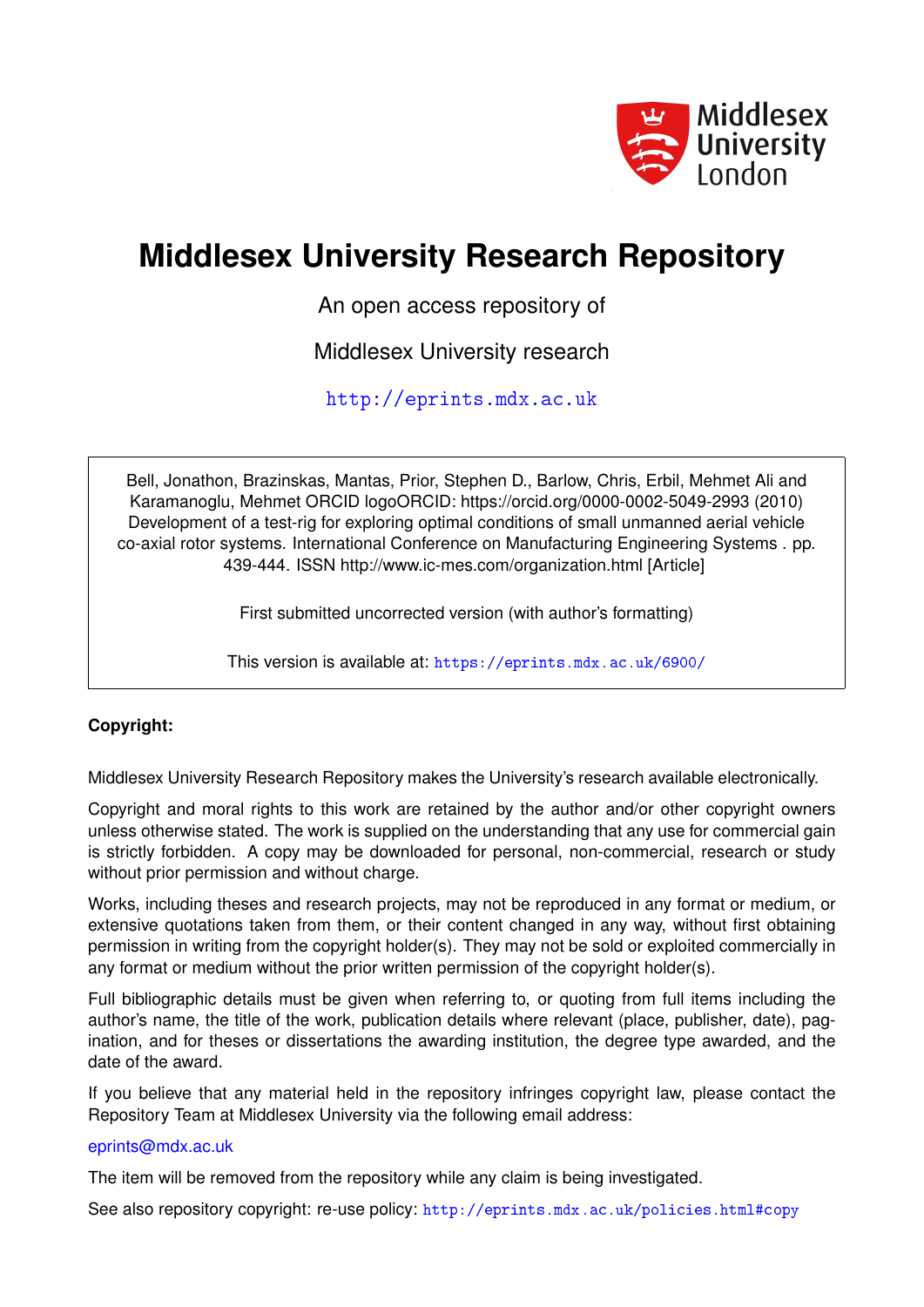# **Development of a Test-Rig for Exploring Optimal Conditions of Small Unmanned Aerial Vehicle Co-Axial Rotor Systems**

### **J.C. Bell; M. Brazinskas; S. D. Prior; C. Barlow; M. A. Erbil; M. Karamanoglu**

*Department of Product Design and Engineering, School of Engineering and Information Sciences, Middlesex University, Trent Park Campus, Bramley Road, London, N14 4YZ, UK*

*Email: [Jonathon\\_C\\_Bell@yahoo.co.uk](mailto:Jonathon_C_Bell@yahoo.co.uk)*

#### *Abstract*

*Due to the recent increase in development and use of co-axial rotor system at the scale of small UAVs a greater understanding of the performance variables that affect the co-axial propulsion system at low Reynolds number operation has become increasingly apparent when optimizing such systems.*

*This paper focuses on and details the development and fabrication of a small UAV co-axial rotor system test-rig, and investigations into the optimal interrotor spacing range between contra-rotating rotors.* 

*An integrated test-rig has been specifically designed for the testing and analysis of commercial off-theshelf (COTS) propellers and out-runner motors which are predominantly used in SUAV propulsion systems. The test-rig incorporates linear motion, yaw, force and other performance measurements, to help validate the identified core co-axial rotor system performance attributes. The co-axial test-rig was used to investigate co-axial rotor systems inter-rotor spacing which identified an optimum H/D ratio region of (0.41 – 0.65).*

*Keywords: Co-Axial, UAV, Contra-Rotating, Aerodynamics Test-Rig.*

#### **Introduction**

A co-axial rotor system is defined as a pair of contrarotating rotors mounted directly one above another on concentric shafts. Co-axial rotor systems are primarily linked with helicopter designs used for vertical takeoff and landing aircraft (VTOL). The earliest recorded co-axial helicopter was designed by helicopter pioneer Louis Breguet, the system was also arguably the first successful helicopter design of flight [1].

The co-axial rotor system is not only associated to rotary-winged aircraft, there are successful commercial and military fixed wing systems which

use the benefits of the co-axial rotor system, namely the ability to combine the theoretical power of two propellers into the equivalent diameter of a singular propeller. A successful example of the contra-rotating propeller concept is the Tupolev Tu-95. The aircraft uses four contra-rotating turboprop propeller units and has been in production since 1956 see (figure 1).



**Figure 1 - Tu-142M Bear F [2].**

Together with fixed-wing co-axial rotor systems the Russian military are the world's biggest advocates and users of co-axial rotor system helicopters, namely the Ka-52 'Alligator' attack helicopter produced by Russias largest aircraft manufacturing company KAMOV Design Bureau. KAMOV are renowned for their work on rotary-winged co-axial rotor system, and have produced over 38 helicopter systems (the majority co-axial). Considering these facts there is very little documentation available concerning the aeromechanics and setups of their coaxial rotor systems.



**Figure 2 - Ka-52 "Alligator" [3].**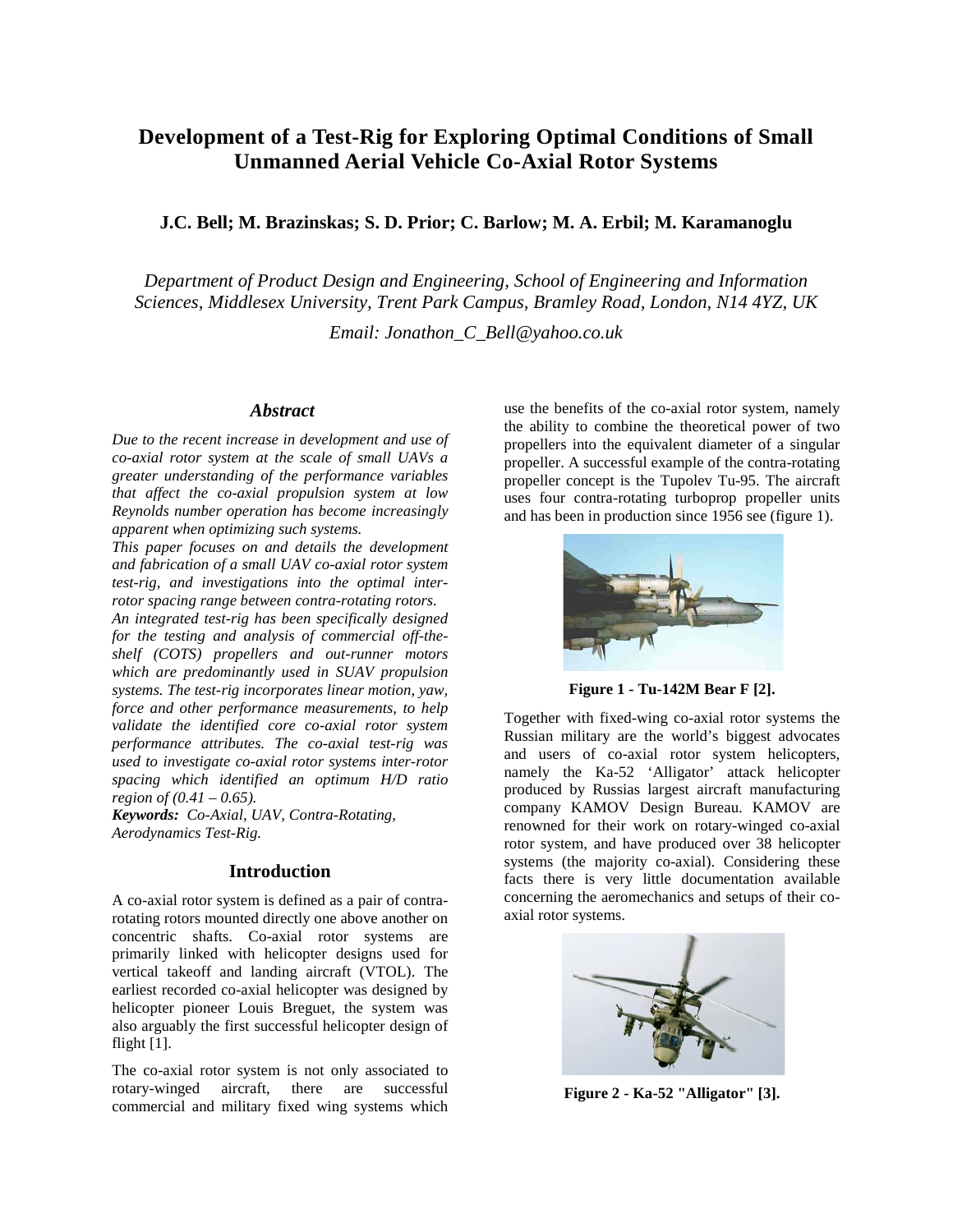To understand the paper and further develop the benefits of the co-axial rotor system used for propulsion on an unmanned aerial vehicle (UAV) a basic understanding of the advantages and disadvantages of the rotor system needs to be discussed.

As discussed by Coleman [4] and Syal [5] the single main advantage of the co-axial rotor system is the lack of a tail rotor. The tail rotor of a singular rotor system consumes up to an estimated 5-10% and at times 20% of the total power supplied by the engines [6]. It is used by the system to counteract the yaw effect of the main rotor, for a co-axial rotor system the yaw cancelation derives from the contra-rotating rotors.

Further validation and investigations into the advantages and disadvantages are given below with examples discussed that are deemed most applicable to the SUAV co-axial unit development [7]:

#### **Co-Axial Advantages:**

- No drive train losses due to tail rotor absence.
- No possibility of tail rotor strike; a major cause of helicopter crashes.
- Shorter fuselage, small helicopter. The advantages of a smaller propulsion system to SUAVs are obviously an area of great interest.
- Directional stability through cancellation of main rotor gear torque moment (Yaw torque reaction).
- Compact size through use of concentric shafts.
- Increased pressure differential over rotor system; increased thrust, higher efficiency for increase in thrust, which translates into a reduction in rotor diameter for a given thrust.

#### **Co-Axial Disadvantages:**

• Complexity of linkages required to operate pitching control. This disadvantage is predominantly linked to full scale aircraft, due to the developments discussed further in the paper this is not wholly applicable to SUAV co-axial rotor systems.

- Inter-rotor wash interference. Reduced efficiency of the lower rotor due to the upper rotor swirling the air in the opposite direction of the lower rotor which requires the lower rotor to run at higher speed to produce the same lift as the upper rotor.
- Importance of flow interaction, requirement for rotor spacing. To ensure sufficiently clean flow for the lower disc, the spacing must be wide enough to allow as little interaction of the swirl of the upper rotor to impinge on the retreating component of the lower disc.

#### **Co-Axial UAVs**

From the recent developments of miniaturised propulsion technology, advancements in UAV control systems, and most prominently as the benefits of using a co-axial rotor configuration are being explored; co-axial systems are fast becoming the competitive choice of propulsion in the commercial and military UAV sectors.

Developers of commercial and military Micro Air Vehicles (MAVs) and Small UAVs (SUAV) have taken the co-axial rotor system concept and produced simplified control systems to exploit the advantages of the co-axial rotor system, namely the systems stability, compactness and flight control characteristics.

The focus of this paper is the optimization of SUAV co-axial rotor system propulsion unit. In effect these systems share a great deal of aerodynamic properties with the propulsion units developed by Skybotix and EPFL at the MAV scale. The major determinant of differentiation between the two systems is the SUAV simplifications of the UAVs coordinate control system i.e. the SUAV co-axial propulsion system replaces the mechanical control linkages for fixedpitch propellers which are controlled by the flight control system of the aircraft to determine Yaw, pitch, and roll.

Aircraft that employ the "fixed-pitch" co-axial units are predominantly configured in either a tri or quad rotor configuration. SUAVs such as Dragonfly Innovations X6 & X8 (H/D =  $0.25-0.26$ ), the Autonomous Systems Lab's (Middlesex University) HALO (H/D = 0.47), and AirRobots' AR150 (H/D = 0.37) & AR90 are the prominent co-axial systems at the SUAV scale.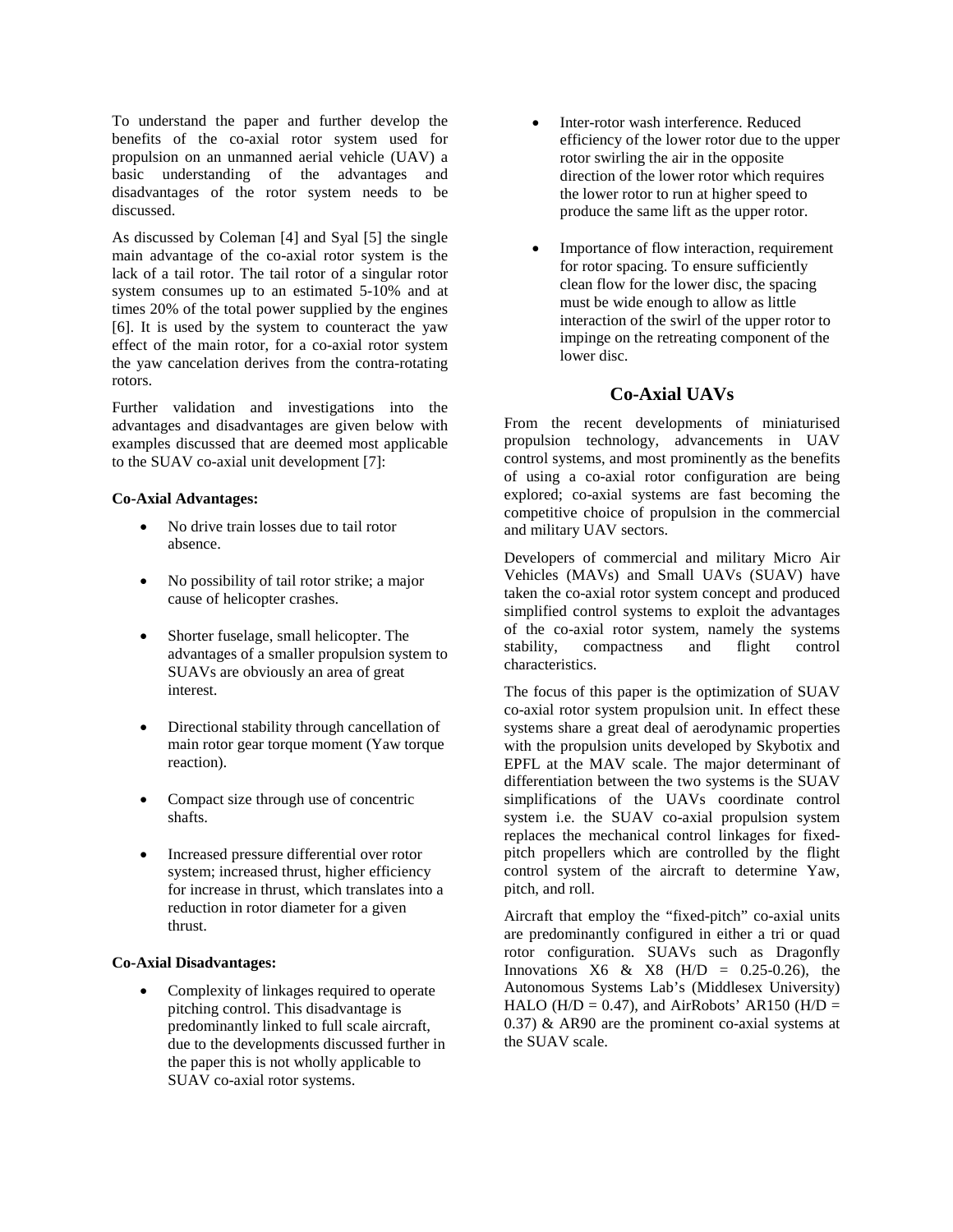#### **Co-Axial Rotor System Aerodynamics**

The Aerodynamic influences on the propulsion system of a SUAV are the largest defining factor of the aircrafts in-flight performance, this section is a summation of the areas which are of key concern to this paper and various theoretical models.

The Figure of Merit (FM) when applied to a co-axial rotor system is a non-dimensional efficiency metric that provides a basis to conduct a relative comparison of rotor performance. The FM uses the "ideal" power required to hover (calculated using the moment theory) which is in turn equated against the "actual" power required to hover. Figure of Merit by Leishman [8] is given as follows:

$$
FM = \frac{Ideal power required to \, hover}{Actual power required to \, hover}
$$
 (1)

Where*:*

$$
FM = \frac{1.2657 \frac{C_{T_l}^{3/2}}{\sqrt{2}} \left[ \left( \frac{C_{T_u}}{C_{T_l}} \right)^{3/2} + 1 \right]}{K_{int} K \frac{C_{T_l}^{3/2}}{\sqrt{2}} \left[ \left( \frac{C_{T_u}}{C_{T_l}} \right)^{3/2} + 1 \right] + \frac{\sigma C_{d_o}}{4}} \tag{2}
$$

In terms of the measured co-axial systems power, the definition for FM is:

$$
FM = \frac{1.2657 \frac{C_{T_l}^{3/2}}{\sqrt{2}} \left[ \left( \frac{C_{T_u}}{C_{T_l}} \right)^{3/2} + 1 \right]}{C_{P_{meas}}}
$$
(3)

Rotor flow fields discussed by Leishman and Ananthan [9] are referred to as the *vena contractors* of the upper and lower rotors; it is also referred to as the slipstream of the co-axial rotors. To minimize the interference-induced power factor using the momentum theory the co-axial rotor system is theoretically set in a condition of "the rotors operating at balanced torque, with the lower rotor operating within the *vena contracta* of the upper rotor"[8] as discussed in Section 3.4.1. Leishman goes on to discuss the ideal flow considerations noting that "one-half of the disk area of the lower rotor must operate in the slipstream velocity induced by the upper rotor" [9]. The flow model of a co-axial rotor system and the vena contracta are detailed in Figure 3.

The separation distance could therefore have an effect upon the severity of the interference-induced power loses, which would in turn possibly increase the efficiency rating (figure of merit) of the co-axial rotor system.



**Figure 3 - Model of a Co-Axial Rotor System [8].**

Taylor [10] discusses the contraction of the rotors wake, giving the ideal wake contraction ratio is 0.707. He also mentions that a rotor wake contracts within 0.25 of the radius of the rotors blade. Vortex wakes are also described in detail by [11] where he presents an overview of the vorticial flows of rotarywing aircraft.

A co-axial rotor parameter that is of significant interest to the optimization of the propulsion system is the spacing between the contra-rotating rotors. As motioned towards in the aforementioned section the interference-induced power loss, wake contractions, and the rotors *vena contracta* could all be associated to the inter-rotor spacing, or separation distance of a co-axial rotor system. In Coleman's paper he continually refers to the H/D ratio of the co-axial rotor systems that are evaluated throughout. The H/D ratio is given as:

$$
H/D \text{ Ratio} = \frac{Inter - Rotor Spacing}{Propeller Diameter} \tag{4}
$$



**Figure 4 – Inter-Rotor Separation Distance.**

The vertical separation distance is measured from the centre of the rotors hubs as shown in Figure 4.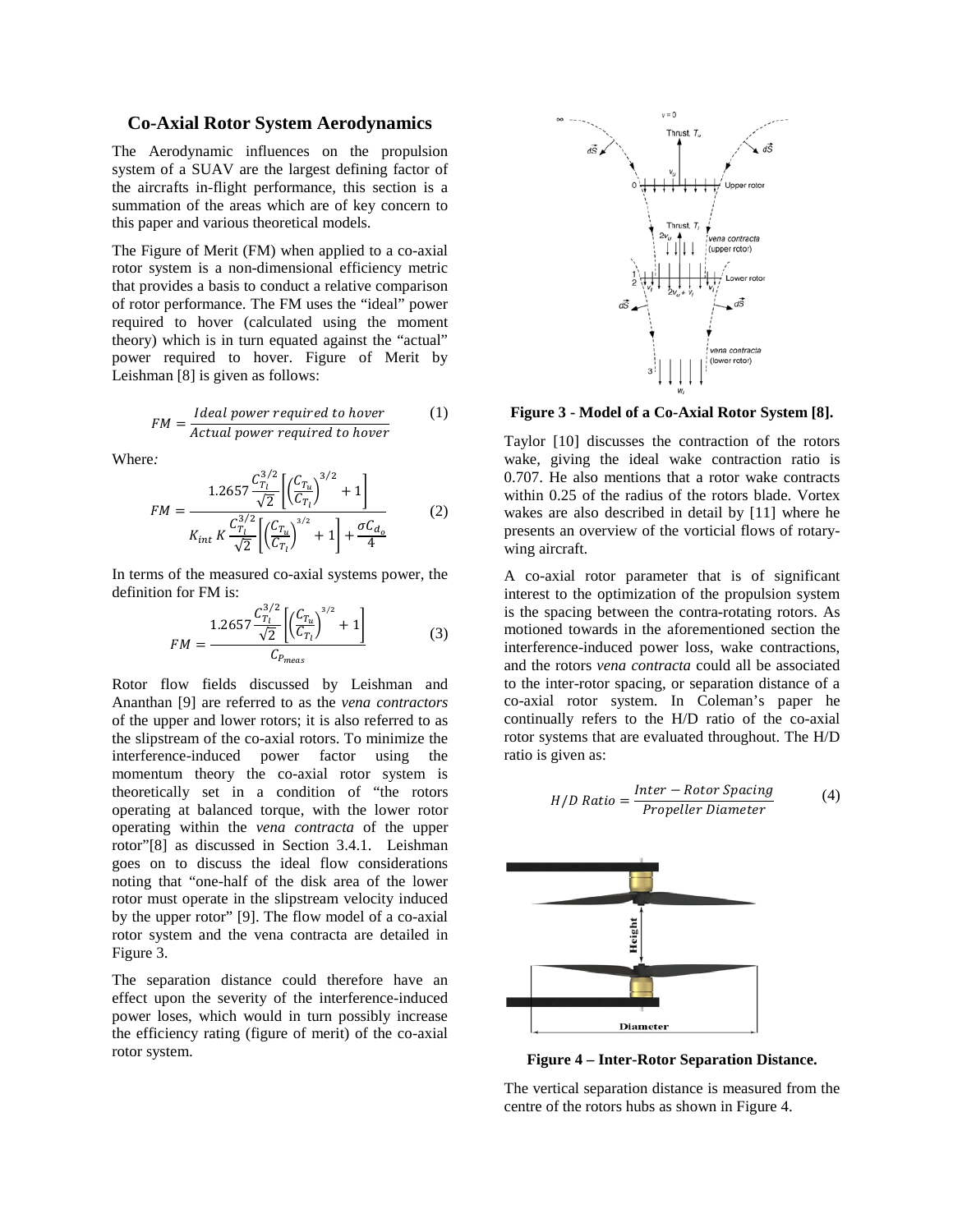Prior to Coleman's [4] review of co-axial rotor systems the separation distance parameter has had relatively little research attention. There have been very few tests and systems which have solely reviewed the co-axial rotors separation distance and noted the performance and efficiency of the system.

At the MAV scale a thorough review and analysis of the co-axial rotor system has been completed by Bohorquez [12] at The University of Maryland (UMD). The investigation of rotor spacing in the coaxial rotor system is given as an H/R ratio (height/rotor radius). It was noted that "rotor spacing has a limited effect on the co-axial rotor performance and is not a critical parameter that has a dramatic effect on performance" [12]. To be able to maximize performance of the co-axial rotor systems at the MAV scale the H/R ratio should be 0.357 or above (this equates to an H/D ratio of 0.714).

The theoretical studies by Syal [5] adversely show that high inter-rotor spacing is beneficial to full-scale co-axial rotor systems performance. Syal remarks that "*higher inter-rotor spacing is desired to reduce the induced losses of the co-axial rotor system in hover. With a higher inter-rotor spacing, a small fraction of the lower rotor lies in the slipstream wake generated by the upper rotor*"; the spacing recommendation is given at 75% of the rotor radius.

#### **Test-Rig Development**

The test rigs priority is to be able to test and measure co-axial rotor systems configuration variables. The components used in the setup for a co-axial rotor system at the small UAV scale (using HALO's components as a datum) has dictate the majority of the test rigs overall design.

The early concepts of the test rig initially were linked to developing a linear actuating system with the priority of the mechanics leaning towards a light weight and simplistic construction

The two out-runner motors acting in a co-axial condition must be kept concentric and aligned at all times during the thrust testing process to negate any adverse non-co-axial conditions. To solve this problem a system that uses a linear actuator to securely control the movement of the load bearing arms, which the motors are to be mounted on was considered. Systems such as screw driven linear actuators manufactured by SKF (ball screws, planetary roller screws), On Drives (lead screws) produce stable "X" axis linear actuators. Due to the required high precision manufacturing and system weight – a simplified and lightweight deviation of this type of platform was designed.

The co-axial rotor system test rig structure is designed specifically to match the dimensions of the linear motion components, which in turn match the required inter-rotor spacing range required (20 mm – 300 mm). The core component of the linear motion assembly is a dual threaded revolving lead-screw.

To establish the optimum lead-screw diameter for the co-axial test rig a logical range of lead-screws diameters were initially considered. One of the predominant requirements of the system was the overall mass of the test rig, and as the lead-screw is one of the only components fabricated out of medium carbon steel the selection of the correct component was crucial.

Using the performance equation (5) for torque to move the lead-screw nuts and traversing platforms whilst at maximum load the following workings out show that:

$$
Torque(Nm) = \frac{Load(N)x\text{ }lead(mm)}{2000\pi \times Efficiency(%)}
$$
 (5)

The load is estimated from the maximum thrust of the AXI 2217/20 at 14.8 V with the GWS 1060X3 HD propeller which is 1.1 kg per unit.

Therefore the required torque to move the lead-screw is:

$$
Torque = 0.0376 Nm or 3.76 Ncm
$$
 (6)

Although this calculation of torque does not take into account variables such as frictional and acceleration torque and the friction resistance of the linear bushings used in the guides, it does however give an estimated value which was enough to select a motor to revolve the sub assembly.



**Figure 5 – Co-Axial Test-Rig in Situ: A) EMG30 motor, B) AXI-2217/20 motors, C) Yaw sensor.**

The co-axial test bench setup is shown in Figure 5. The systems testing variables are manually operated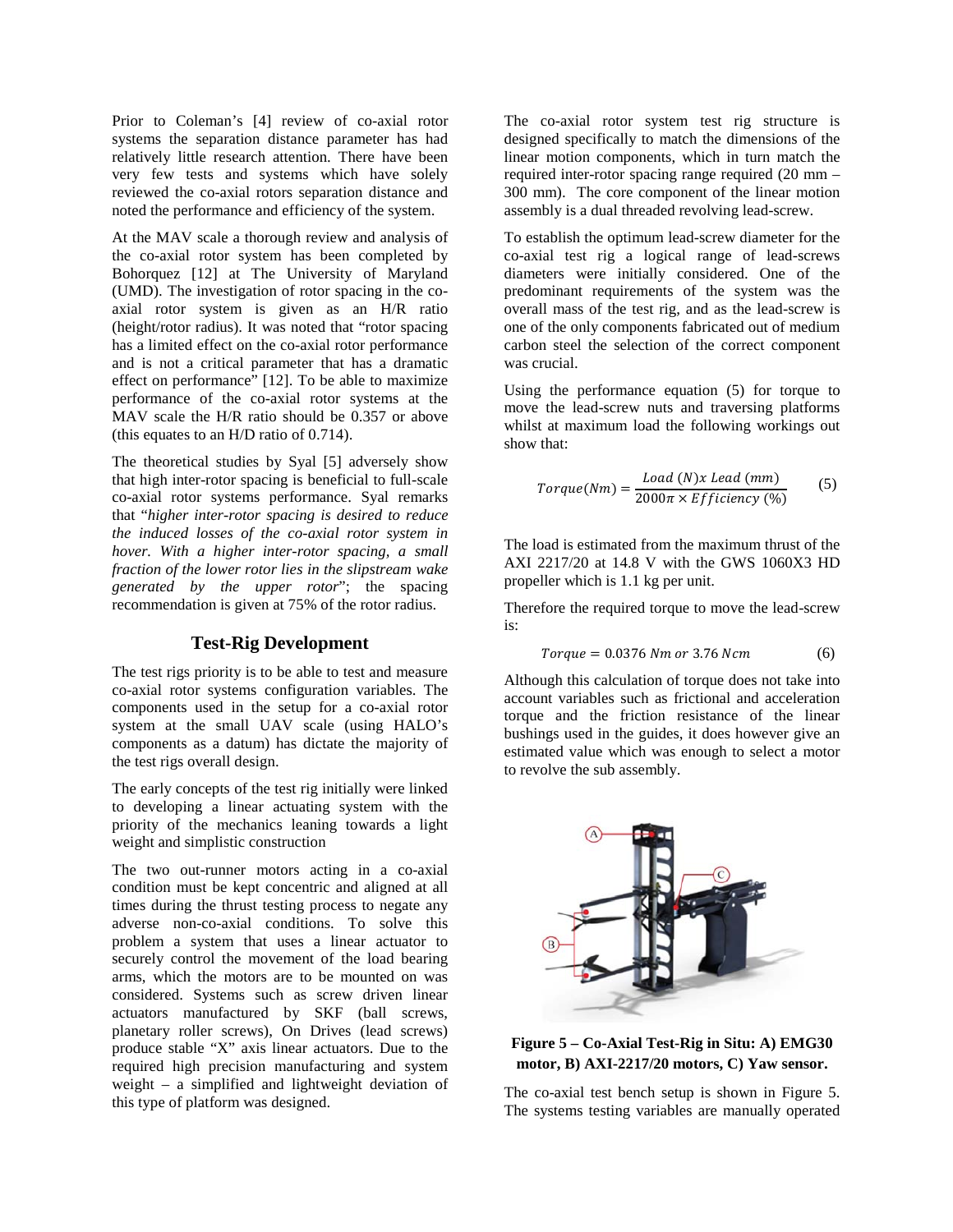with testing results logged via dual Hyperion 2 data logging tools. Thrust (g) is measured using the existing ASL thrust testing rig which actuates the related co-axial force onto a set of Stanton Digital Scales.

#### **Results**

The calibration of the test rig was the first process to determine the accuracy of the thrust measurement. Two tests were used for varying levels of accuracy:

- Test  $1$  The initial test consisted of a spring loaded Newton meter (Salter, measuring up to 10 N) attached to the motor mounting arm of the test rig. Each arm was tested independently up to 9.5 N.
- Test  $2$  The second test was used to determine a finer grade of applied force measurement and to stress the system to the upper echelons of its working capacity. The test consisted of dual pulley systems each attached to the co-axial test rigs arms. Once attached the systems arms are incrementally loaded with 0.2 kg masses which are attached the opposing end of the pulleys. Figure 6 depicts the linear trend of the applied force Vs the measured weight, the data measured by the rigs digital scales showed an average incremental error of 1.09%. This margin of error was deemed acceptable for further testing.



**Figure 6 - Fine Test Rig Calibration Results.**

Continuing the analysis of the test rigs systems level of error the Table contained in has been used and quantified in displays all the systems sensors, instruments and components readings with their individual resolutions. The resolutions of the core components are summarised below:

Using the GWS 1060X3 HD propeller thrust constants and power constants data and applying the

noted resolutions the Power In averaged a 4.26% error. The measured thrust and Power Out (errors included into the torque testing process) have average errors of 2.18% and 1.50% respectively. The errors are more prominent at lower speeds (angular velocity), with accuracy increasing respective to speed.

#### **H/D Ratio Analysis**

Using the optimally determined configuration for the co-axial rotor system, inter rotor spacing tests were commenced with a range from 20 mm to 250 mm  $(0.08 < H/D < 1.0)$  at 10 mm increments. The system was operated at an unequal torque and thrust balance, with the objective of the testing to establish a co-axial rotor systems static thrust capabilities at a given H/D ratio. As the research is to coincide with the development of the ASLs' HALO™ the propeller and motor combination of primary interest were the GWS 1060X3 HD and the AXI 2217/20.

Figure 7 is a select region of H/D ratios which provided a measurable increase in Thrust at a given Current (A). A range of  $12 - 14$  Amps was used to plot the variation in Thrust Vs H/D ratio, with H/D ratios of 0.45 and 0.57 showing the least fluctuation and range.

The main observations to be drawn from the H/D testing are summarised below:

- The inter-rotor spacing does have a limited effect upon the total thrust of the co-axial rotor system, with a maximum variation of 4.67% (at 14 Amps, using  $0.08 < H/D <$ 0.41).
- A similar trend in the performance of Power out (W) was seen when plotted against speed (RPM x 1000), with range of H/D ratios of 0.41 – 0.65.



**Figure 7 - Variation of Co-Axial Thrust with Rotor Spacing.**